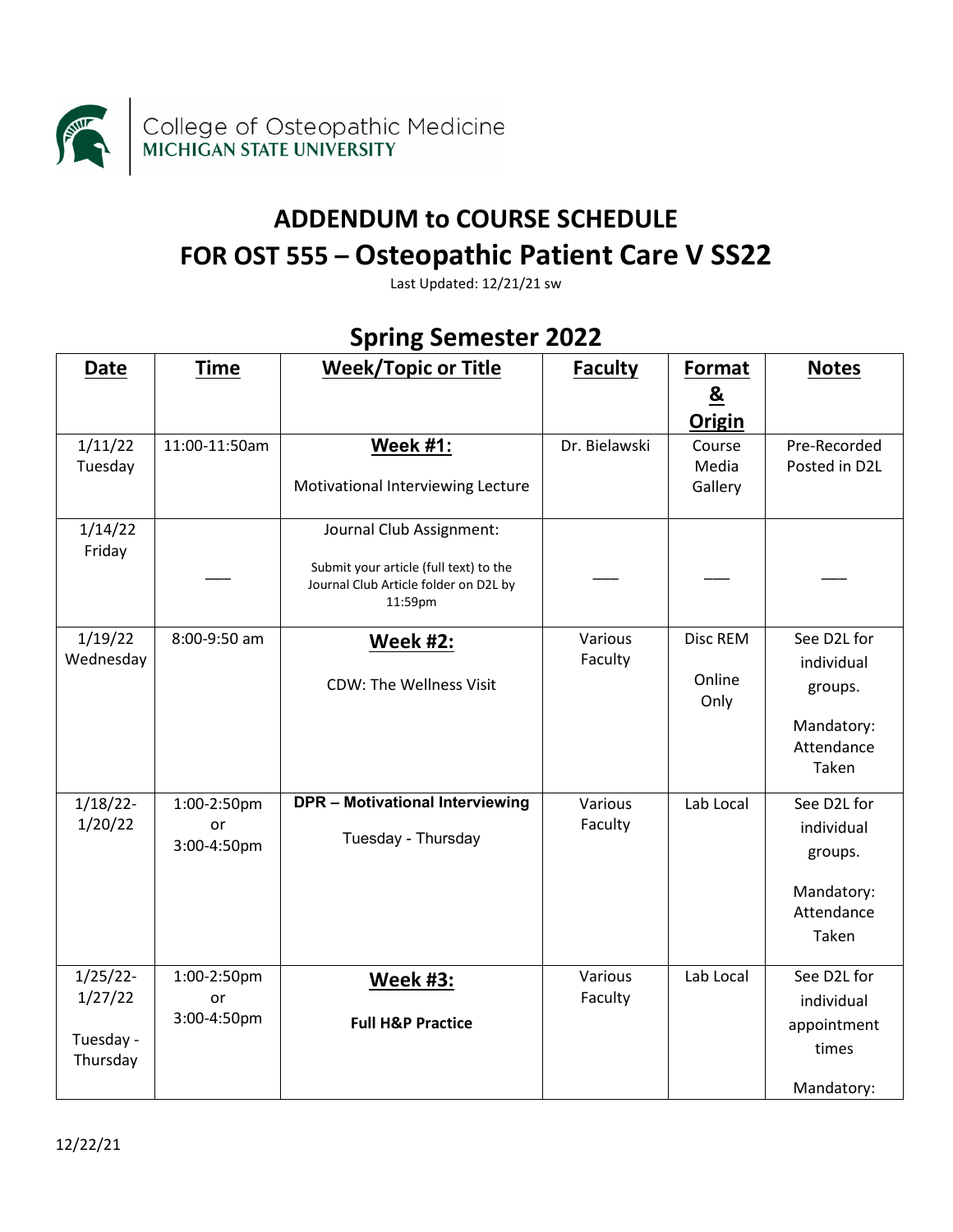|                                                |                                                                            |                                                                                                                                                                                                                                                                                                                                      |                        |                                                                                                 | Attendance                                                                             |
|------------------------------------------------|----------------------------------------------------------------------------|--------------------------------------------------------------------------------------------------------------------------------------------------------------------------------------------------------------------------------------------------------------------------------------------------------------------------------------|------------------------|-------------------------------------------------------------------------------------------------|----------------------------------------------------------------------------------------|
|                                                |                                                                            |                                                                                                                                                                                                                                                                                                                                      |                        |                                                                                                 | Taken                                                                                  |
| 1/26/22<br>Wednesday                           | 10:00-11:50am                                                              | <b>The Opioid Epidemic</b>                                                                                                                                                                                                                                                                                                           | Dr. Bielawski          | Zoom REM<br>Online                                                                              | Mandatory:<br>Attendance<br>Taken                                                      |
| 1/28/22                                        | 8:00-11:50am                                                               | <b>IPE Event</b>                                                                                                                                                                                                                                                                                                                     | Dr. Azevedo            | Only<br>Zoom REM                                                                                | Mandatory:                                                                             |
| Friday                                         |                                                                            | <b>Topic: Ethics</b>                                                                                                                                                                                                                                                                                                                 | <b>Various Faculty</b> | Online<br>Only                                                                                  | Attendance<br>Taken                                                                    |
| $2/1/22$ -<br>2/3/22<br>Tuesday or<br>Thursday | Individual<br>Appointment<br><b>Times</b><br>8:00am-<br>8:00pm             | <b>Week #4:</b><br>Capstone OSCE Part 1 - Full H&P<br>Corrective Actions TBD, will be<br>scheduled as needed                                                                                                                                                                                                                         |                        | Lab Local<br>EL: LAC<br>DMC:<br>Clinical Exam<br>Rooms<br>MUC:<br><b>Clinical Exam</b><br>Rooms | See D2L for<br>individual<br>groups.<br>Mandatory:<br>Attendance<br>Taken              |
| $2/8/22$ -<br>2/10/22                          | 1:00-1:50pm<br>or<br>2:00-2:50pm<br>or<br>3:00-3:50pm<br>or<br>4:00-4:50pm | <u>Week #5:</u><br>Peer Clinic 1<br>Lead Student: Verbal presentation following<br>encounter and Documentation of Encounter<br>due by 11:59 pm the day of your session in<br>the D2L Assignment folder.<br>Non-lead students: Documentation of<br>Encounter due by 11:59 pm the day of your<br>session in the D2L Assignment folder. | Various<br>Faculty     | Lab Local                                                                                       | See D2L for<br>individual<br>appointment<br>times<br>Mandatory:<br>Attendance<br>Taken |
| $2/15/22$ -<br>2/17/22                         | 1:00-1:50pm<br>or<br>2:00-2:50pm<br>or<br>3:00-3:50pm<br>or<br>4:00-4:50pm | <b>Week #6:</b><br>Peer Clinic 2<br>Lead Student: Verbal presentation following<br>encounter and Documentation of Encounter<br>due by 11:59 pm the day of your session in<br>the D2L Assignment folder.<br>Non-lead students: Documentation of<br>Encounter due by 11:59 pm the day of your<br>session in the D2L Assignment folder. | Various<br>Faculty     | Lab Local                                                                                       | See D2L for<br>individual<br>appointment<br>times<br>Mandatory:<br>Attendance<br>Taken |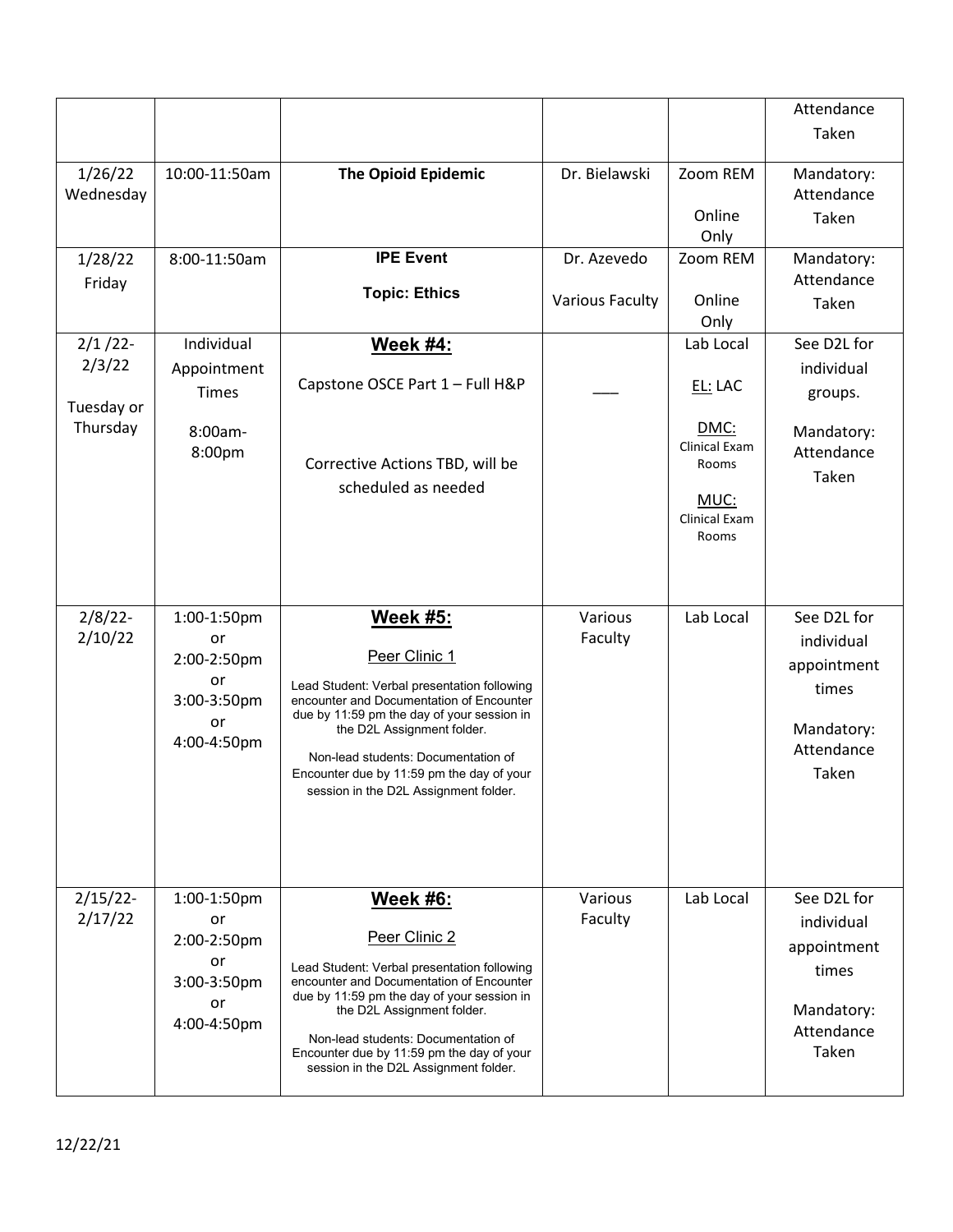| 2/22/22                | 11:00-11:50am                                                              | <b>Week #7:</b>                                                                                                                                                                                                                                                                                                                                         |                    |                                                        |                                                                                         |
|------------------------|----------------------------------------------------------------------------|---------------------------------------------------------------------------------------------------------------------------------------------------------------------------------------------------------------------------------------------------------------------------------------------------------------------------------------------------------|--------------------|--------------------------------------------------------|-----------------------------------------------------------------------------------------|
| Tuesday                |                                                                            | Self-Study time to complete<br>Journal Club Assignment                                                                                                                                                                                                                                                                                                  |                    |                                                        |                                                                                         |
| $2/22/22$ -<br>2/24/22 | 1:00-1:50pm<br>or<br>2:00-2:50pm<br>or<br>3:00-3:50pm<br>or<br>4:00-4:50pm | Peer Clinic 3<br>Lead Student: Verbal presentation following<br>encounter and Documentation of Encounter<br>due by 11:59 pm the day of your session in<br>the D2L Assignment folder.<br>Non-lead students: Documentation of<br>Encounter due by 11:59 pm the day of your<br>session in the D2L Assignment folder.                                       | Various<br>Faculty | Lab Local                                              | See D2L for<br>individual<br>appointment<br>times.<br>Mandatory:<br>Attendance<br>Taken |
| $3/1/22$ -<br>3/4/22   | 1:00-1:50pm<br>or<br>2:00-2:50pm<br>or<br>3:00-3:50pm<br>or<br>4:00-4:50pm | <b>Week #8:</b><br>Peer Clinic 4<br>Lead Student: Verbal presentation following<br>encounter and Documentation of Encounter<br>due by 11:59 pm the day of your session in<br>the D2L Assignment folder.<br>Non-lead students: Documentation of<br>Encounter due by 11:59 pm the day of your<br>session in the D2L Assignment folder.<br><u>Week #9:</u> | Various<br>Faculty | Lab Local                                              | See D2L for<br>individual<br>appointment<br>times.<br>Mandatory:<br>Attendance<br>Taken |
|                        |                                                                            | Reserved for preceptorship                                                                                                                                                                                                                                                                                                                              |                    |                                                        |                                                                                         |
| $3/15/22$ -<br>3/18/22 | 1:00-2:50pm<br>or<br>3:00-4:50pm                                           | Week #10:<br><b>Review of Peer Clinic</b><br><b>Assessment and Plan</b><br>MUC: Tuesday, Thursday<br>DMC: Tuesday, Thursday<br>EL: Tuesday - Thursday                                                                                                                                                                                                   | Various<br>Faculty | Disc REM<br>Online<br>Only                             | See D2L for<br>individual<br>appointment<br>times.<br>Mandatory:<br>Attendance<br>Taken |
| 3/17/22                | Due by 5:00pm                                                              | Journal Club Assignment<br>Submit in assignment folder on D2L.                                                                                                                                                                                                                                                                                          | ---                |                                                        | ---                                                                                     |
| $3/21/22$ -<br>3/23/22 | Individual<br>Appointment<br>Times<br>8:00am-<br>8:00pm                    | Week #11:<br>Capstone OSCE Part 2 - Acute Care<br><b>Visits</b>                                                                                                                                                                                                                                                                                         |                    | Lab Local<br>EL: LAC<br>DMC:<br>Clinical Exam<br>Rooms | See D2L for<br>individual<br>groups.<br>Mandatory:                                      |